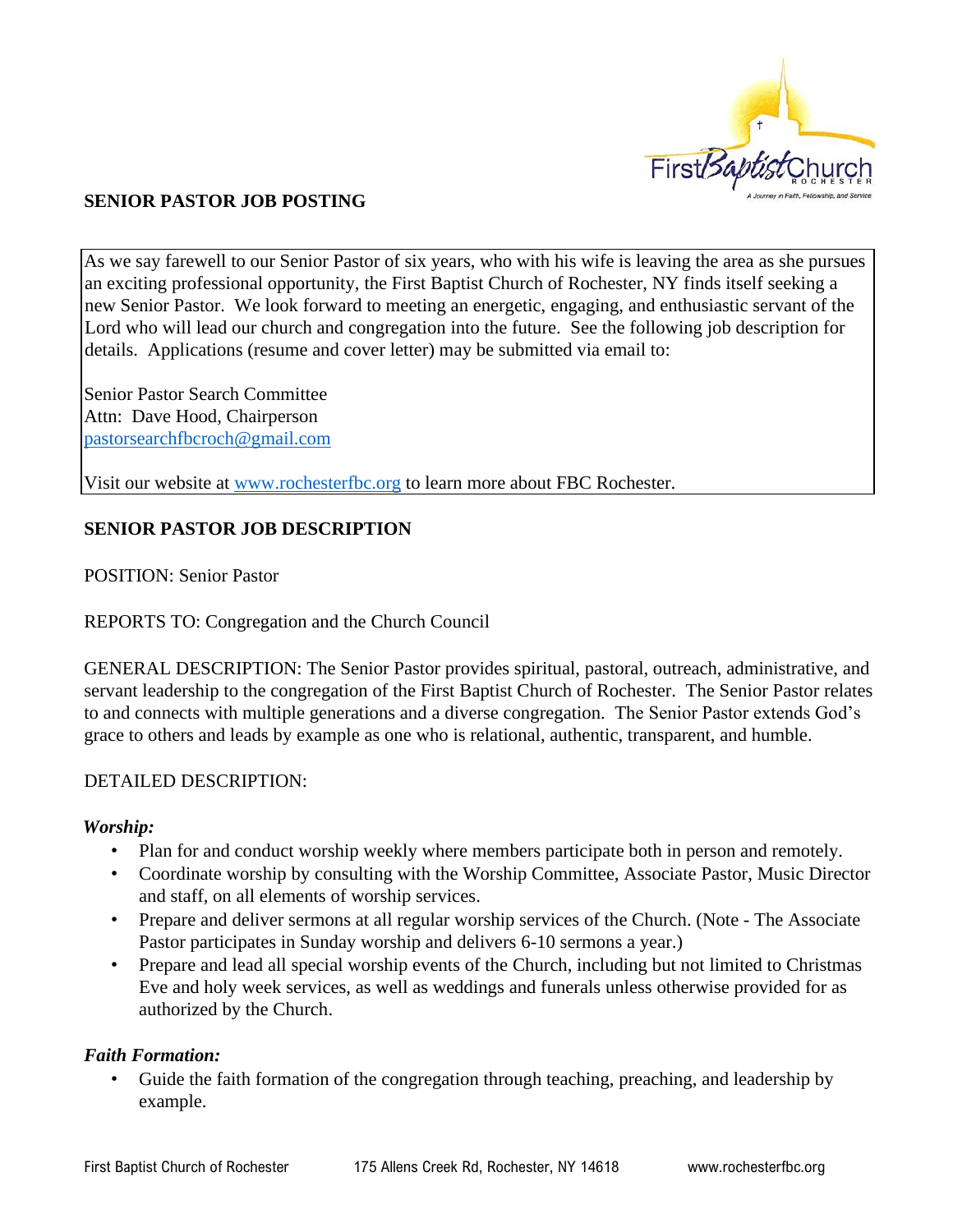- Support the Associate Pastor and Christian Education Committee to ensure engaging programming outside of worship for adults, children and youth.
- Provide opportunities for study, education and fellowship beyond Sunday worship (e.g. Wed. night studies / classes).
- Collaborate with the staff and Missions Committee to manage financial mission support and to identify hands-on service opportunities within and beyond the Church.
- Work with the Church Council and Trustees to encourage the congregation to give time, talents, and resources in service to God.

## *Administration:*

- Oversee all areas of the congregation's ministry in consultation with the Church Council, committees and the Trustees.
- Support, supervise, and manage the Associate Pastor and the Minister of Communications and Operations.
- Provide input for the evaluation of all Church employees in conjunction with the Minister of Communications and Operations and the Personnel Committee.
- Build a sense of teamwork among Church staff, the Church Council, Trustees and committee chairs. Hold and/or attend regular meetings to coordinate the ministries of the Church and facilitate communication.
- Collaborate with the Trustees to see that the church facilities are functional and in good repair.

# *Outreach:*

- Expand membership by fostering a welcoming culture, encouraging visitors, and following-up with visitors.
- Provide training opportunities to the congregation for outreach and evangelism.
- Work with the Missions Committee to support various mission opportunities, to encourage the Church in giving to missions, and to involve the Church and individuals in mission service.
- Support the congregation's embrace of the LGBTQ+ community.
- Connect with multiple generations and encourage a diverse congregation.
- Serve as a liaison and conduit to the American Baptist Churches of the Rochester / Genesee Region, neighboring churches, and clergy.

# *Pastoral Care:*

- Visit or contact church members to encourage their involvement or to address their personal needs (especially homebound church members).
- Provide pastoral care in conjunction with other staff, committees, and members through visitation, counseling, and prayer.
- Make appropriate referrals when necessary and quickly respond to crisis situations which arise in the congregation.

# *Professional Qualifications:*

- Devout personal faith in Christ, familiar with the American Baptist tradition (although not necessarily American Baptist) and able to fully support the polity and mission of the church.
- Graduate theological degree from an accredited seminary or divinity school (Mdiv).
- At least five years of experience in a similar ministry position is preferred.